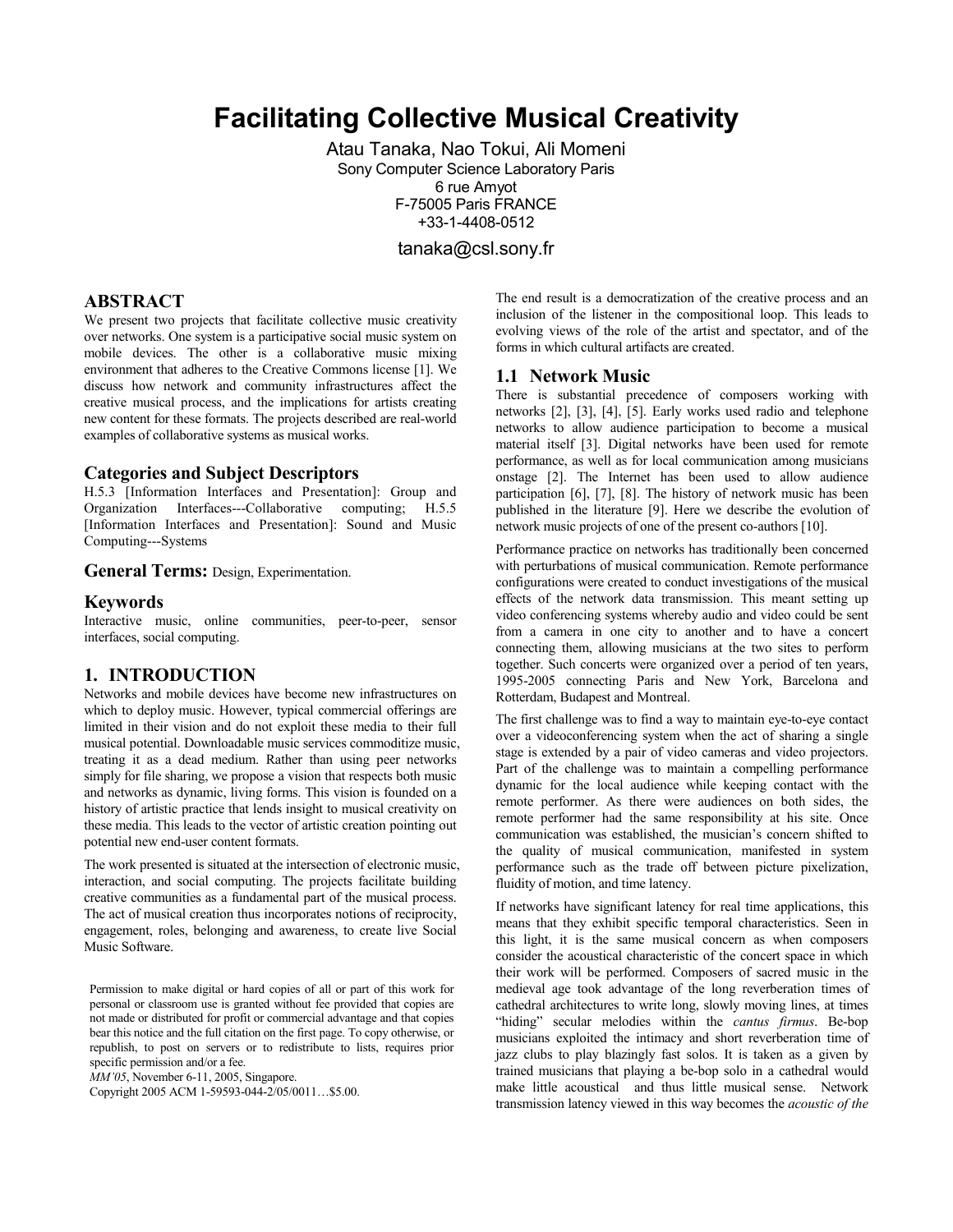*network*, to be recognized and exploited as one does when composing for specific resonant physical spaces [11].

## **1.2 Interactive Music Systems**

Interaction in music has been a concern since early digital systems of the 1970's [12]. It is also claimed that interactivity is a fundamental quality inherent in music, independent of technology, digital or not [13]. A summary of the field of gestural music is found in [14]. Interaction also is an element in algorithmic generative systems [15], [16]. Here we describe projects by the three authors in the area of music interaction. We propose applying the notion of *idiomatic writing*, taken from traditional musical instrument composition, to identify salient musical characteristics of interactive technology [13]. Rather than viewing technical limitations as such, this view considers them as qualities giving these media their distinct musical *voice* to be exploited creatively.

One approach to interactive music in is the form of *composed instruments* [17]*.* An example of such an instrument was developed for the *Takemitsu: My Way of Life* opera [18], by Kent Nagano (musical director and conductor, USA), Peter Mussbach (director, Germany). The co-author's goal in this project was to compose a playable gesture instrument that could be used to accompany the existing orchestral, chamber and electronic music of the opera. Important musical aims were: 1) the ability to blend in with the existing music, 2) use the extremely limited rehearsal time as effectively as possible, 3) the ability to learn, vary, improvise, and 4) to create an enveloping and immersive sonic experience. Important design concerns in this undertaking were the integration of gestural controllers (including the JazzMutant Lemur [19] and a standard pen-based tablet [20]), real-time generative software, and mapping schemes for gestural control of audio signal processing [21], [22].

Generative software represents a second category of interaction. Sonasphere [23] is a kinetically driven graphical music environment. In Sonasphere, functional units, such as sound samples, effects and mixers, are represented as spherical "Objects" floating within 3D Space. Connections are made between these objects, using simple mouse interaction, to establish signal flow networks. A Sample Object playing a sound sample file is connected to an Effect Object, which is then connected to a Mixer Object. Parameters of these objects can be assigned to 3D coordinates of other objects within the 3D Environment. For example, the cutoff frequency of a lowpass filter can be controlled through the "Altitude" of a corresponding effect object. In addition, objects subject forces upon one another; creating simulated "Electric Charge" and "Springiness." This conceptual use of Newtonian physics leads to complex behavior, which drives object movement and dynamic changes in the structure of the signal network. The end result of this complex and sometimes chaotic environment is interesting and unique sonic effects. Sonasphere brings physicality and a generative approach to software-based sound performance, enabling users to intuitively control sample playback, effect parameters and mixing, to produce a highly original musical result.

## **1.3 Social Music Systems**

While the work presented above is primarily aimed at trained musicians, the current work seeks to put those technologies to the service of democratizing musical creativity. The artistic mission, then, takes on a social aspect.

Networks have been facilitators of human communication, with email being the "killer app" of the Internet. Social interaction has evolved further with the advent of decentralized systems such as

peer-to-peer (P2P) and Short Message Service (SMS). Social computing is the field emerging from the Human Interface community that looks at contexts of collective action catalyzed by technology. Social computing introduced the notion in of *facilitating serendipity* to catalyze human activity [24]. Here we describe the trends that define this broad area, and identify elements within them that have potential for application to musical creativity.

The phenomenon of scale-free graphs applied to human networks has brought about the popular notion of *six degrees* of separation being sufficient to traverse a large breadth of the population [25]. Various commercial services now exist exploiting this phenomenon for personal contacts on the Internet  $[26]$ ,  $[27]$ , and mobile telephones [24].

The convergence of common activities among network users has created the notion of *online communities*. Communities are defined to be groups who share similar interests, characteristics, or activities. Fostering online communities technically includes assuring usability of a system and allowing sociability in the design of the system [28].

The Creative Commons (CC) is a legal model for cultural contents rights management that condones copying for purposes of re-use. It is intended to be complementary to current copyright law and responds to the claim that existing copyright laws are inappropriate for the models of transmission and dissemination made possible on digital networks. In this license model, copyright holders can grant permission for secondary use of their material including copying, modification and re-distribution under the certain condition without abandoning their original authorship rights.

Music is one area where the Creative Commons has sought to become established. The cultures of sampling and re-mixing indeed emanate from musical culture, and are a source of inspiration for distribution models like CC. While the Creative Commons recognizes repurposing as a creative act and creates a legal structure for artists to distribute their works, it does not directly provide tools or techniques for artists to create works in this new way.

If we observe new social phenomena emerging from network communications and mobility, and if there are now licensing schemes to support content distribution on these infrastructures, can we imagine ways in which musical creativity itself will evolve? Here we call upon our experience in artists projects in network and interactive music to create systems that allow the end-user to become more closely engaged in the musical creative process.

# **2. THE PROJECTS**

The projects described here facilitate building creative communities as a fundamental part of the musical process. The process of musical creation incorporates notions of reciprocity, engagement, roles, belonging and awareness, to create live Social Music Software.

# **2.1 CC-Remix**

CC-Remix is a network-based collaborative music creation system that subscribes to the Creative Commons license [1]. It is a facilitator of social creativity. The system allows multiple (up to four) users to participate in a process of mixing and creating new music. Participants can take excerpts from existing songs, and mix them together. In this way the project taps into the underground movements of *bootleg* and *mash-up* culture [29]. CC-Remix extends this by

- 1. Adding a collaborative element to mash-ups
- 2. Tracking authorship and content re-use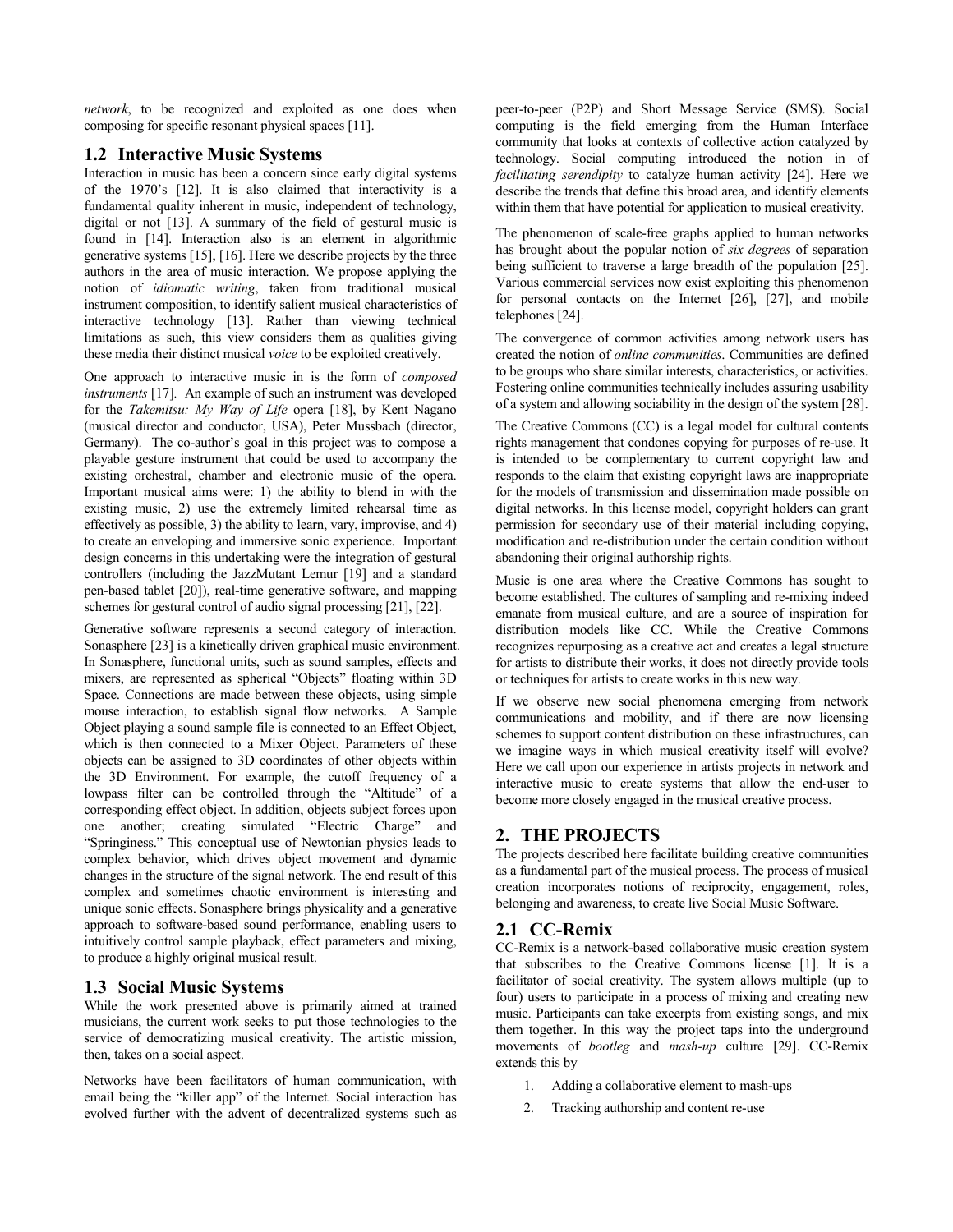The source materials come from a CD published by Wired Magazine to promote the Creative Commons [30]. The Wired CD collected songs by well-known musicians, such as Beastie Boys and David Byrne, who each released and published a title under CC.

Alongside the release of the Wired CD, the Creative Commons created a web site for the distribution of music under the CC license. Their site [31] is dedicated to uploads and distribution of Creative Commons contents. All uploaded remixes are automatically propagated under the CC-license. A salient feature is the notion of a "sample tree", whereby re-use of musical samples is tracked from song to song.

While the Wired CD provides an example of music published under the CC license, and while the CC has a website allowing dissemination of works under the license, they do not broach directly the impact of the model on the act of music creation itself. There remains the assumption that the user is versed in music production techniques and there is no provision for the tools necessary to create music. Our project, CC-Remix, on the other hand, is targeted at normal users, non-musicians who do not possess specialized tools for music making. The idea was to create a complete end-to-end system from collaboration to creation to dissemination in one package. We are interested in how people listen to music and how network technologies can foster creativity in the process of music appreciation.



**Figure 1. CC-Remix architecture** 

#### *2.1.1 Usage Scenario*

CC-Remix system is intended to be played by a group of clients. These clients listen to a single audio stream from the server that is the combined result of the activities of the four connected users. Each client can select a single song to play from the list of available songs. Once a user selects a song, loops in these songs (extracted automatically by preprocessing) will be shown graphically on the client software. Each client will see other clients connected to the server and their activities including song title, loop position currently being played, and playback volume. In this way, a collaborative mix session is established among the users.

The server performs beat matching and synchronization, technical tasks typically performed by a DJ. The users have only to choose loops that are musically interesting when superimposed over those

loops selected by the other participants. The net sum result is a mix of all parts, and are streamed back to the connected clients. Participants listen to a single musical collage they are creating together. At the same time, the result is recorded on the server as an audio file. Recorded sessions are published on the CC Remix web site automatically under the Creative Commons license. The published works adhere to the Creative Commons license in the recognition of original authorship of sampled materials used, and the traceability of content re-usage.

### **2.2 Malleable Mobile Music**

Malleable Music places similar concepts of participative music mixing in a mobile environment [32]. It uses wireless ad-hoc networks to create participative, shared musical experiences amongst listeners.

Mobile devices endowed with sensors are in communication with each other and with a music engine. Communities of friends enter a virtual space, where each person is identified by a distinct part in the music. Subconscious gestures made in the act of listening – be it gripping the device, or tapping along to the beat – are picked up by sensors. The server side music engine aggregates this user-level context with system-level context based on localization, transforming the ensemble into a musical context. This musical context modifies a piece of music on the fly, resulting in a "social re-mix", a single audio stream of music that contains the social information, and that is listened to by all participants as a shared musical experience.

#### *2.2.1 Usage Scenario*

The usage scenario consists of three parts:

- community building
- song and musical identity selection
- participative listening

Community building takes place in a way now familiar in Chat and Instant Messaging software. Users announce themselves to the project server, and find friends, or "buddies" who may also be online. Chains of social acquaintance are managed in a way similar to popular Social Software services. The notion of six-degrees of separation is used to track direct acquaintances, friends-of-friends, and distant contacts. We have previously demonstrated the establishment of Trust based on such mechanisms [33]. Here, the trust level could determine the level of play that one user can engage in with another, or with another group.

Once a group of users has established a common listening group, they select together a song to listen to. As there will be a single piece of music that constitutes the shared experience, they must have a mechanism by which to agree on what to listen to. This can be through voting or through common titles in their personal playlists.

Within the selected song, each participating user must select their own musical identity. This can be a specific instrument (for example horns or bass), or an identifiable family of sounds (for example percussion or synthesizer beds). The identity chosen by the user can be manual and specific to a song, or can be automatic and associated with identities that the user has in different songs. The goal of the latter is to have a characteristic type of sound that characterizes and identifies a user to his friends across different songs that they might listen to together.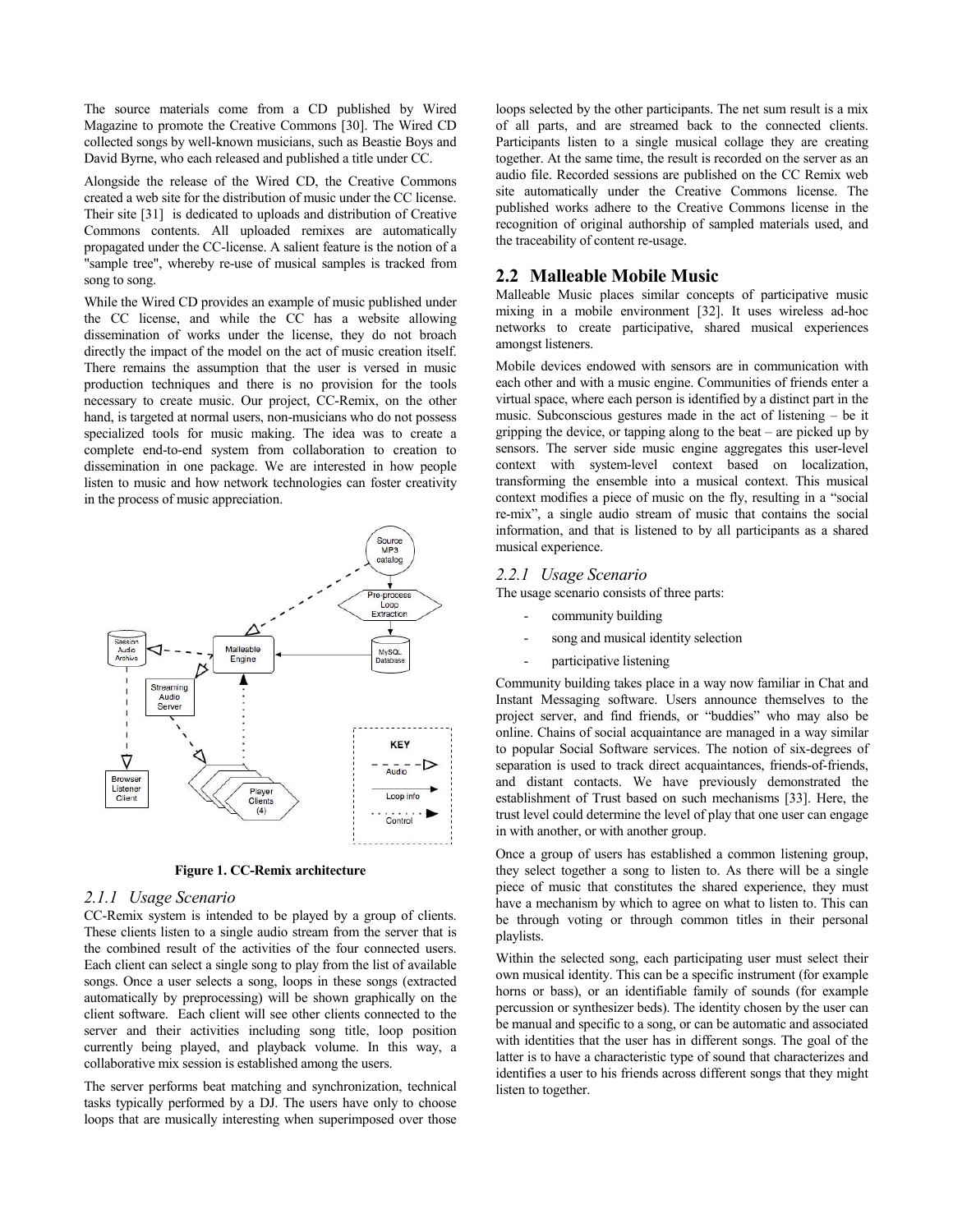#### *2.2.2 Listener Gesture*

Enriching the users' musical experience with information about their bodily gestures is a central concern in this project. We attempt to derive the long term evolution of the music as well as the more immediate features and modifications of the musical material from analysis of the users' bodily movements and physical interactions with the interface. We attempt to take into account sub-conscious user participation, as well as volitional actions of the listeners. For example, the intensity with which a listener holds the mobile device can be translated into the timbral brightness of the music; the rhythm the user makes as he swings along with the music, is captured and used to drive the tempo through time-stretching techniques. The relative geographic location of users in the group provides a higher level information about the community and drives the mixing of the different musical modules. As a listening partner gets closer, their part is heard more prominently in the mix.

#### *2.2.3 Musical Modification*

Musical pieces are conceived as open forms with elemental modules. Modules that make up a musical piece include rhythm generators, time stretching modules, sequencers, and samplers. These elements are processed by time and frequency domain signal processing and combined to make a single musical flow. Treatments could include time stretching to reconcile differing tempos of the modules, filtering, or time domain re-ordering. The modules are submixed and assigned to different "tracks" that represent the contribution of individual connected users. The master mix represents the sum total of the different tracks.

The time re-ordering of elements in the music is applied at the rhythmic level and also at the structural level of a song. The low level re-sequencing allows user actions to intuitively create new rhythms and melodies based on existing elements in the music. The high level re-ordering allows the top level structure of the music to be malleable, making total song length flexible to match the corresponding social activity that drives the progress of the music.

These techniques are applied to standard popular songs and assume a constant meter and tempo. The temporal reconstitution uses techniques from sampler looping, allowing synchronization and assuring musical rhythm. At the same time, a second order temporal organization takes the music out of the repetitiveness of simple looping systems and permits an evolving high level structure for the song.

This approach is applied as a technique for creating new musical content for the system, but can also be used to repurpose existing songs, or legacy musical content.

## **3. TECHNICAL DESCRIPTION**

#### **3.1 Malleable Music Server**

The music generation engine is built using the Max/MSP real-time music environment and is a common engine to both projects described here. Instead of the classic configuration of taking user input from the mouse/keyboard or piano keyboard (MIDI) controller to synthesize music to be output to a soundcard and speaker system, the input/output of the engine are the network. Gestural input from the group of connected users arrives via XML or Open Sound Control (OSC) messages [34]. The engine reconciles the multiple control inputs to generate several parallel music channels that are streamed up to an Icecast type streaming audio server [35].

The music is sent in multitrack and mixed formats to the streaming audio server. They are accessible by the clients independently at different mountpoints of the streaming server.



#### *3.1.1 Source content analysis*

Source content could be whole songs, individual tracks or loops. We assume these source contents have constant tempo throughout the music. We extract loops with the deduced tempo value and assign appropriate loop start points (i.e. start of measure). The system performs automatic extraction of musically interesting loops.

To conduct this task, we applied the following techniques:

- segmentation based on similarities of FFT vectors
- tempo detection by auto-correlation of FFT vectors
- attack detection based on envelope following

Independently, each of these three techniques is commonly found in digital signal processing applications. While each of these techniques is well established [36], the combination of these techniques gives an output useful for the real-time nature of our application.

Song segmentation is performed by processing statistical similarity maps of audio FFT vectors [37]. With simple image analysis techniques we can find points that correspond to significant changes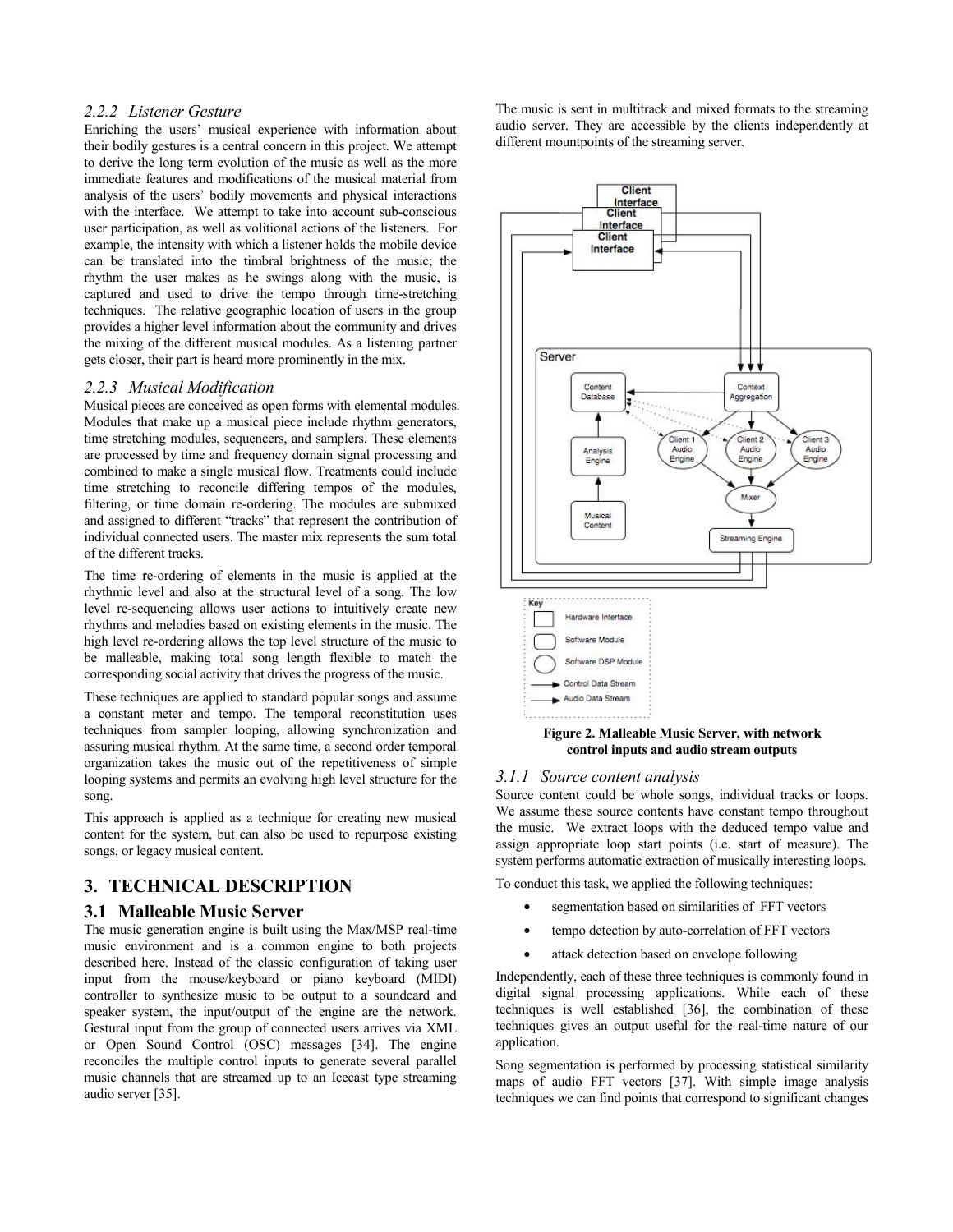in the music. The nearest strong beat from these points is used as a start point of loop.

We use the same similarity maps in order to perform tempo detection [38]. This time, we take auto-correlation of similarity to find highly correlated time interval to calculate the beats-per-minute (BPM) tempo value of the song.

Frequency domain processing used in the segmentation gives low time resolution, so we perform attack detection in the time domain. We take the filtered amplitude envelope to find candidates for start points of loops. Once we have found the start points, we can deduce the end point with estimated tempo information and the desired loop length.

#### *3.1.2 Database storage*

Extracted loop points and estimated BPM are stored in a MySQL database alongside additional meta-data (Artist, Title, Album etc) extracted from the ID3 tag of the MP3 files [39].

The client software can access the MySQL server over the network and retrieve a list of the available songs and additional song information. When a user selects a song to be played, the audio file will be loaded on the playback engine and the engine starts playing the song using tempo and segmentation information calculated in the analysis stage.

Playback on the server follows the main clock in the timing of every downbeat. Users' discrete operations, such as changing song, loop point, loop length, will be quantized and applied at a musical measure.

#### *3.1.3 Audio rendering and streaming*

Each of these audio synthesis modules uses a variety of synthesis techniques that allow tempo matching of the extracted loops and can be run simultaneously. Information about extracted loops and tempi is retrieved from the database. Control input is mapped to synthesis parameters, thus allowing real-time control of the synthesis modules. Three DSP synthesis modules are used: a frequency-domain phase vocoding stretcher, a time domain slicing sampler, and a speedvariable sample playback module. All modules allow tempo matching of the extracted loops. Modules with dotted borders represent inputs sources and output destinations of the audio engine. Low-dimensional control input is mapped to high-dimensional synthesis parameters using the "Gesture Mapping" module. Information about loop points and tempi are received from the analysis and database modules and sent to all DSP modules. Outputs from all DSP modules are mixed and sent to the streaming engine, which in turns sends the audio to all clients.

The audio rendering and streaming system is comprised of a set of components running on a server and a set of complementary components running on each client (Figure 2).

# **3.2 CC-Remix Client**

Client software has three distinct parts: browser, controller and display. The song browser shows a list of available songs. Once a user connects to the server, the title of songs with additional information (album title, artist name) will come up. Users can browser the list and select a song he or she wants to play by doubleclicking the song title.

Sliders give users the ability to control the process of playback on the sever side.

- loop position select one extracted loops
- loop length select among 1,2,4,8,16 bars

#### - EQ - High, Middle, Low Frequency



**Figure 3. CC-Remix client interface with local user (L) and remote users (R)** 

The right side of the client software is for monitoring other clients' activities. Display section consists of three small parts, each of them resembling the controller part for the local client, so that the activity of the three remote collaborators can be visualized.

Participants can start and stop recording of their session on the server. Recorded sound is auto-encoded in MP3 format and published on the web site with information on the session (names of participants, authorship trace of utilized songs and samples).

# **3.3 Malleable Mobile Client**

The mobile terminal device functions as an input device for user actions, as a graphical display interface, and audio rendering destination. It is network enabled using a standard 802.11b (Wi-fi) network card, permitting input, interface, and musical output to be synchronized in real-time with the server and other clients.

User input to the mobile terminal takes places via the touchscreen as well as by a sensor sub-system. The touchscreen captures voluntary input to the graphical user interface (GUI). System functions such as user log-in, as well as musical functions like slider manipulation take place over this channel. The sensor sub-system is a dataacquisition board, and allows involuntary input to the system. Force sensing resistors (FSR) capture grip pressure, while accelerometers sense gesture, tilt, and motion in three-dimensional space. This channel allows expressive information more typically associated with musical instruments to be captured and sent up to the music generation engine.

The graphical user interface gives visual feedback to the user. The first screen displays the available group of "friends" within range of the wireless network. Once the user has joined a session, musical controls and network status are displayed.

A variety of sensors are used to allow participation from the users through their bodily gestures. The choices of sensors and mapping techniques is motivated by a desire to integrate subconscious as well as volitional participation. Pressure sensors reveal information about how the interface is being held. Accelerometers and gyroscopes describe the user's periodic body movements (a swinging arm in response to the music's rhythm, or simply the periodicity of her gait), as well as irregular and sudden gestures. A touch-screen interface allows the user to interact with a simple graphical interface that visualizes the state of all participating users.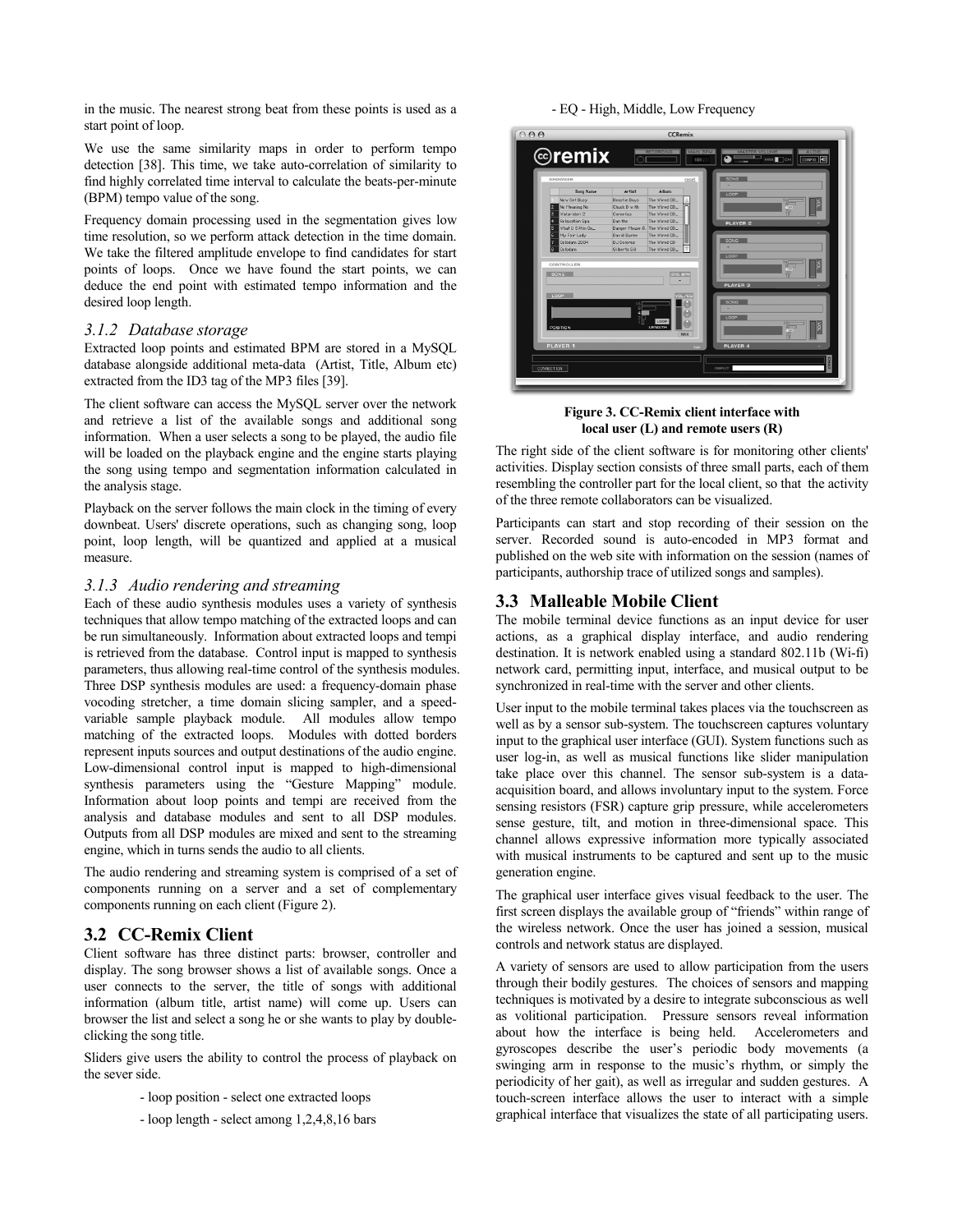A basic gesture mapping principal at work is a the use of perceptual maps (described in [21], [40], [41]) to allow intuitive control of the generative software.



**Figure 4. Malleable Mobile device with sensor subsystem (L) and touchscreen (R)** 

Gesture data from the sensors and touch-screen of the client interface are sent over the network and aggregated by the server. Gesture data is used select material from the content database and to control the audio synthesis engines. The sensor data aggregator module also communicates back with the clients in order to give visual feedback on the touchscreen interface.

The audio rendering engine is a network audio streaming client, capable of invoking multiple channels of MP3 format audio streams from the music generation engine. These multiple musical sources can be mixed by the onscreen GUI or by gestural input. The multichannel audio stream can then be mixed on each client with the touchscreen interface.

## **4. DISCUSSION**

The projects described here allow groups of users to enter shared creative spaces. The network orientation of the systems poses tangible problems in attaining this goal to recreate the dynamic of "real" music making. Inasmuch as the participants are contributing to the evolution of a single piece of music in real time, the latency effects of network data transmission are inevitable. The question here is not whether latency can be eliminated, but in what ways it can be tuned to maintain musical satisfaction.

There is an inevitable delay before users hear results of their operation on the client side. It can hamper user's feeling of participating and controlling the process. In order to avoid this shortcoming, we put an indication of the delay on the client software. When a user made a change on these parameters, a timer comes up and shows the remaining time until the result of the operation will be audible. The delay time is estimated based on the buffer size of streaming audio decoder. This timer gives users a notion of network delay.

Although remote collaboration allows users to span geographical separation, it is not distance that is collapsed to zero. Instead, it is the network that enables long distance communication and collaboration. The sense of distance, then, needs to be apparent to the user. If distance somehow is not encoded in the participation of each member, not only is the appreciation of remote collaboration lost, but it becomes difficult to distinguish which musical part is contributed by whom.

These two needs, one of immediacy and the other of representing distance, seem to be diametrically opposed. One serves to provide the user a sense of *agency* for his own contribution to the music. The other serves to distinguish and give a *sense* to the remote partners' input [11]. To attain musical satisfaction, these two needs must be met.

In Social Computing the term *translucence* is used to describe the use of social information to support collective action [42]. Here we apply these concepts to music, and extend them to distinguish *reflexive translucence*, where an agent is endowed with a sense of his actions within the collective whole. Ultimately, a dynamic interactive music system will exhibit technical agency providing musical means for channeling humanistic agency of an individual within his community. The ability of the listener to distinguish his own contribution within the total resulting music is a crucial element in granting musical agency to individual users.

Concepts fundamental to building online communities that are relevant to music making include

- Shared goals
- Reciprocity
- Engagement
- **Awareness**
- **Belonging**

In the case of the systems presented here, shared goals are inherent in the common musical activity, and the live interaction allows reciprocity among the users. Engagement is a challenge with no guarantee – it is through the richness of musical experience that the listener can be drawn in. In an interactive system, this is contingent on a sense of agency, as described above, that creates the awareness of one's contribution to the whole. By building systems that are capable of reflexive translucence, we catalyze this awareness. When successful, the listeners will have a sense of belonging to the shared activity.

These are notions that are instinctive to musicians. This is the rationale in our taking an artist's approach to conceiving systems for end-users. Still, there is the question of how the activity is actually experienced, and how the resulting music sounds. We have conducted pilot studies of both systems under controlled conditions, with informed users. These results will be published separately.

The success of such systems is predicated not just on system design, but on the quality of the content – in this case the musical source material. We used well known pop songs as source material to maximize familiarity. From this, we wanted to leave the possibility for wide variation in mixing and collage. We found that it is not necessarily a required condition that every sound fits perfectly with another. An occasional cacophony leads users to try to find better combinations. In other words, it is effective to leave room for users to explore. What is clear is that system and content go hand in hand. If the electronics and media industries have been staking claims on the convergence of service and commodities, here is a creatively driven case where the musical "device" cannot exist independently of the musical content that is made for it.

# **5. CONCLUSIONS**

Artists have always invented new forms in response to new media. Communities of users have a tendency to self-organize and create new forms of communications. Here we try to catalyze future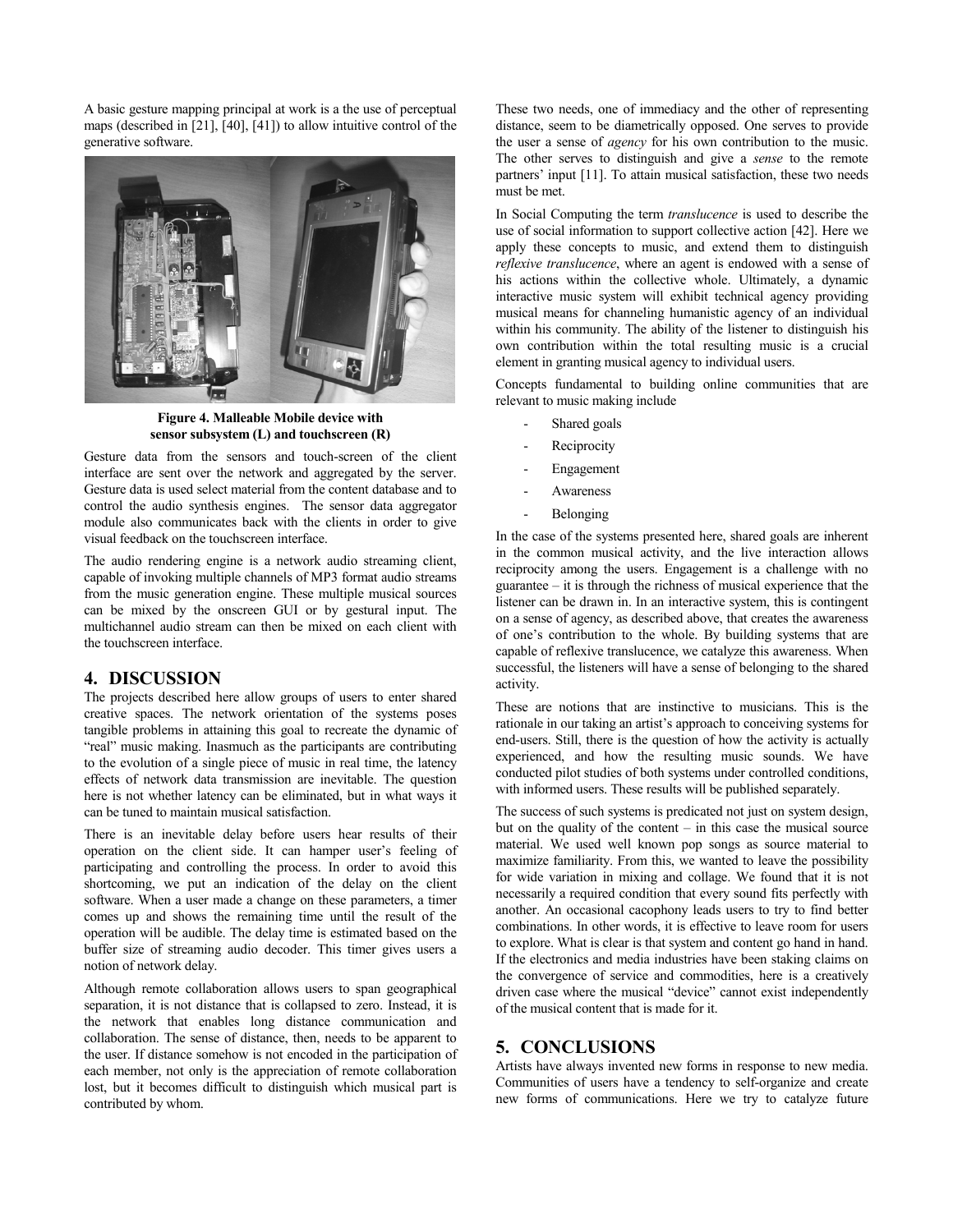creativity along these lines – this is the idea of *facilitating serendipity* applied to cultural production.

We feel that notions of social computing coupled with artistic creation can combine to point out ways in which technology evolution can be assimilated directly in cultural production, ultimately leading to possible new forms of musical content. We discuss how network and community infrastructures affect the musical creative process, and the implications for artists creating new content for these formats.

While the Creative Commons provides a legal structure for contribution distribution, it does not provide the means for content creation. The CC Remix project described here is a musical creativity tool that is consistent with the Creative Commons model. Malleable Music is based on the principle that music is a dynamic, living form of cultural expression. The human dynamics observed in social networks and mobile infrastructures are leveraged to become input to real time generative music creation.

The projects described here look at the creative potential of sensor systems, network infrastructures, and collaborative systems. They create new contexts for artistic practice that redefine the respective roles of artist and spectator. They respond to the claims of the democratizing force of technology by using such architectures to conceive works that open up the creative process in such a way that they include the end-user in a process that is not completed until the moment the work is beheld.

Despite these changes or shifts in the role of the author, composer, or artist, this does by no means obviate their existence nor put in question the notion of an artistic work. The goal is not to create totally user driven systems, nor random processes. Instead, the act of authoring for such systems requires the artist to conceive of open forms that nonetheless articulate his original creative vision, that become an act of creative expression all while letting go of absolute control, and forsaking making a frozen art object. Instead, the creative vision must remain intact through shifting contexts and situations while the work is rendered at run time as a function of environmental variables. The work of music is not finished until perceived, but is nonetheless an artwork, and is a work of the artist in question, albeit with the participation and contribution of the viewers and listeners.

This for us is the true notion of interaction  $-$  not a simple technological consideration, but a social one where deterministic and hierarchical processes are opened up to shared processes. By conceiving of artistic structures in this way, we open up the possibility for conceiving of new forms and formats. These forms are characterized by a modularity, where structure and asset are separated, where open forms allow for an implicit form. It becomes an act not just of empowering the audience, but of sensitizing the artist to a new set of responsibilities, one where the locus of the creative act is displaced. Creating work for these new contexts requires a coming to terms with the notions of sociability and community and their representations in abstract creative works.

## **6. REFERENCES**

- [1] Creative Commons, http://www.creativecommons.org
- [2] Gresham-Lancaster, S., The Aesthetics and history of the Hub: The Effects of Changes Technology on Network Computer Music. Leonardo Music Journal, 1998. 8: p. 39-44.
- [3] Neuhaus, Neuhaus, http://www.ubu.com/sound/neuhaus\_radio.html
- [4] Föllmer, G., Soft Music, http://crossfade.walkerart.org
- [5] Föllmer, G. and E. Ungeheuer, Netzmusik-Stand der elektroakustischen Musik oder Musik von anderen Planeten? Ein Printchat, in Elektroakustische Musik - Handbuch der Musik im 20, E. Ungeheuer, Editor. 2002, Laaber-Verlag: Jahrhundert Band 5 Laaber. p. 303-316.
- [6] Yamagishi, S. and K. Setoh. Variations for WWW Network Music by MAX and the WWW. in International Computer Music Conference. 1998.
- [7] Stelkens, J. peerSynth: a P2P Multi-User Software Synthesizer with new techniques for integrating latency in real time collaboration. in International Computer Music Conference. 2003.
- [8] Jordà, S., Faust Music On Line (FMOL): An Approach to Real-time Collective Composition on the Internet. Leonardo Music Journal, 1999. 9(5-12).
- [9] Barbosa, A., Displaced Soundscapes: A Survey of Network Systems for Music and Sonic Art Creation. Leonardo Music Journal, 2003. 13: p. 53-60.
- [10] Tanaka, A., von Telepräsenz su Co-erfahrung: ein jahrzehnt netzwerkmusik (From Telepresence to Co-experience: A Decade of Network Music. Neue Zeitschrift für Musik, 2004. 5: p. 27-28.
- [11] Tanaka, A., Composing as a function of Infrastructure, in Surface Tension: Problematics of Site, K. Ehrlich and B. LaBelle, Editors. 2003, Errant Bodies Press: Los Angeles.
- [12] Spiegel, L., Graphical GROOVE: memorial for the VAMPIRE, a visual music system. Organised Sound, Cambridge University Press, 1998, 3(3): p. 187-191.
- [13] Tanaka, A., Interaction, Experience and the Future of Music, in Reinventing Music: Social and cultural impacts of new music technology, O'hara and Brown, Editors. 2005, Kluwer Academic Press: London.
- [14] Wanderley, M. and M. Battier, eds. Trends in Gestural Control of Music. 2000, IRCAM: Paris, France.
- [15] Cope, D., Computers and Musical Style. 1991, Madison, WI: AR Editions.
- [16] Pachet, F. The Continuator: Musical Interaction with Style. in Proceedings of the International Computer Music Conference. 2002. Göteborg, Sweden: ICMA.
- [17] Momeni, A., Composing Instruments: Inventing and Performing with Generative Computer-based Instruments, in Music. 2005, University of California: Berkeley. p. 51.
- [18] Takemitsu, T., Takemitsu: My Way of Life, 2004,
- http://www.kajimotomusic.com/concert/2005/takemitsu/music/musi c.html
- [19] JazzMutant, Lemur, 2004, http://www.jazzmutant.com/lemur\_overview.php
- [20] Wacom, T., Wacom Intuos Drawing Tablet, 2004, http://www.wacom.com/
- [21] Momeni, A. and D. Wessel. Characterizing and Controlling Musical material intuitively with Geometric Models. in New Instruments for Musical Expression. 2003. Montreal, Canada.